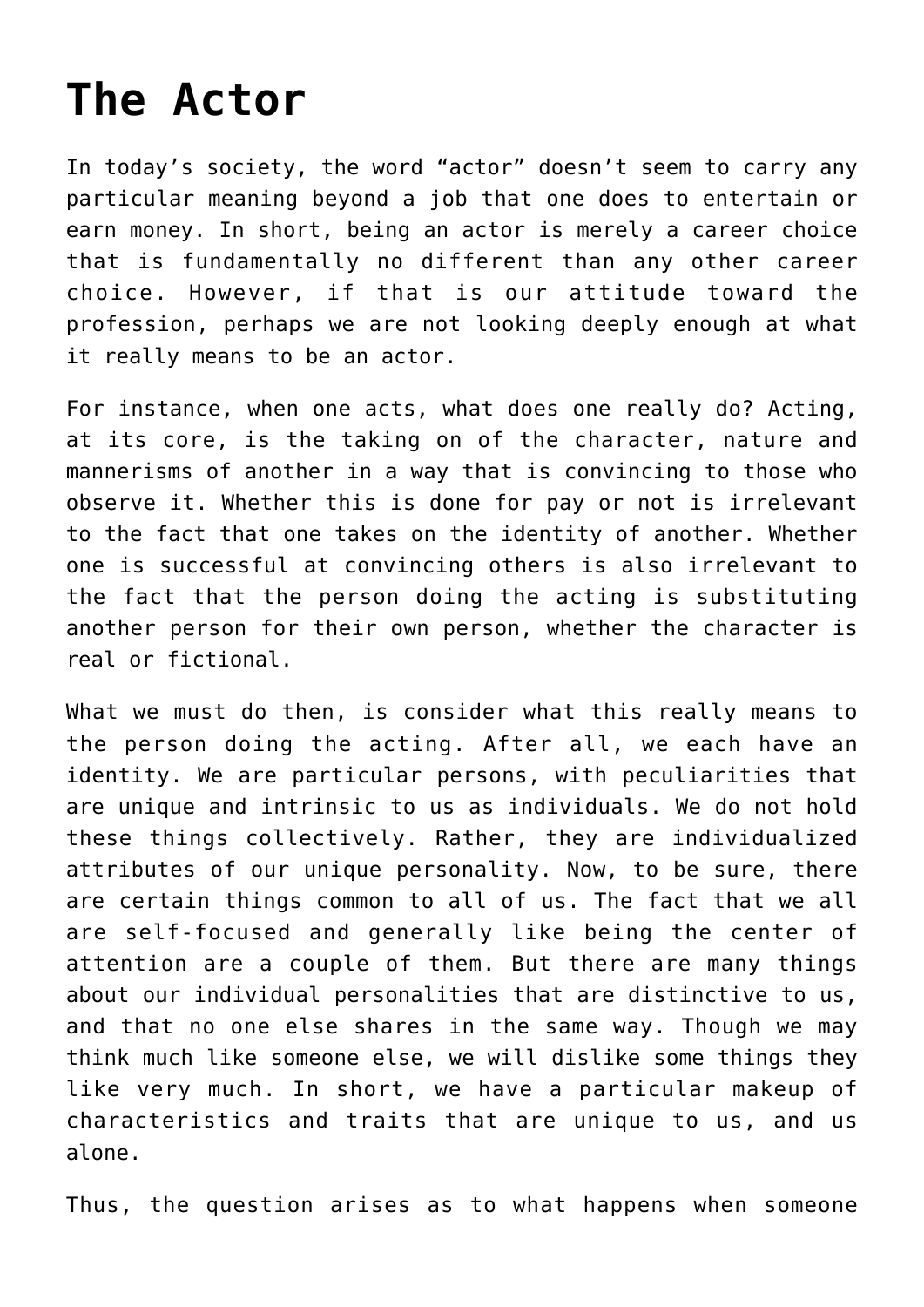takes on, or attempts to take on, the personality characteristics and traits of another? What happens to their own personality when this is done? Where does it go? We know that it cannot be allowed to come to the fore during the time when the person is acting, as it would ruin their performance. We also know that it cannot be allowed to compete with the personality the actor takes on, as that would also create a conflict and would ruin the performance.

Plainly, the only thing that can happen to that person's identity is for it to be shunted aside, moved to the background and suppressed. However, most people have a strong enough identity that this creates problems that hinder their ability to act, which is why most people are not very good liars. Obviously, this is not the case with those who are successful actors. Either they have personalities which are weak and thus easily overcome, or they do not really do not know who and what they are.

The reason for this is clear: a strong personality will have difficulty with being shunted aside or moved to the background. Strong personalities are by nature assertive and intent upon being known for who and what they are. This is not the case with a weak personality, or with the individual who has no root in themselves to know who they are and what they are about.

This has major ramifications for the individual and the society that elevates such individuals to places of honor. Whether we realize it or not, when we elevate this type of person, we are implicitly stating that we would rather have the weak to be honored than the strong. We are also implicitly stating that we do not value individuality, other than what we can mold into an image that we like and that is pleasing to us. However, that is not the most destructive aspect of this weakness. No, it is most destructive within the individual.

One can only live vicariously for so long before they lose all